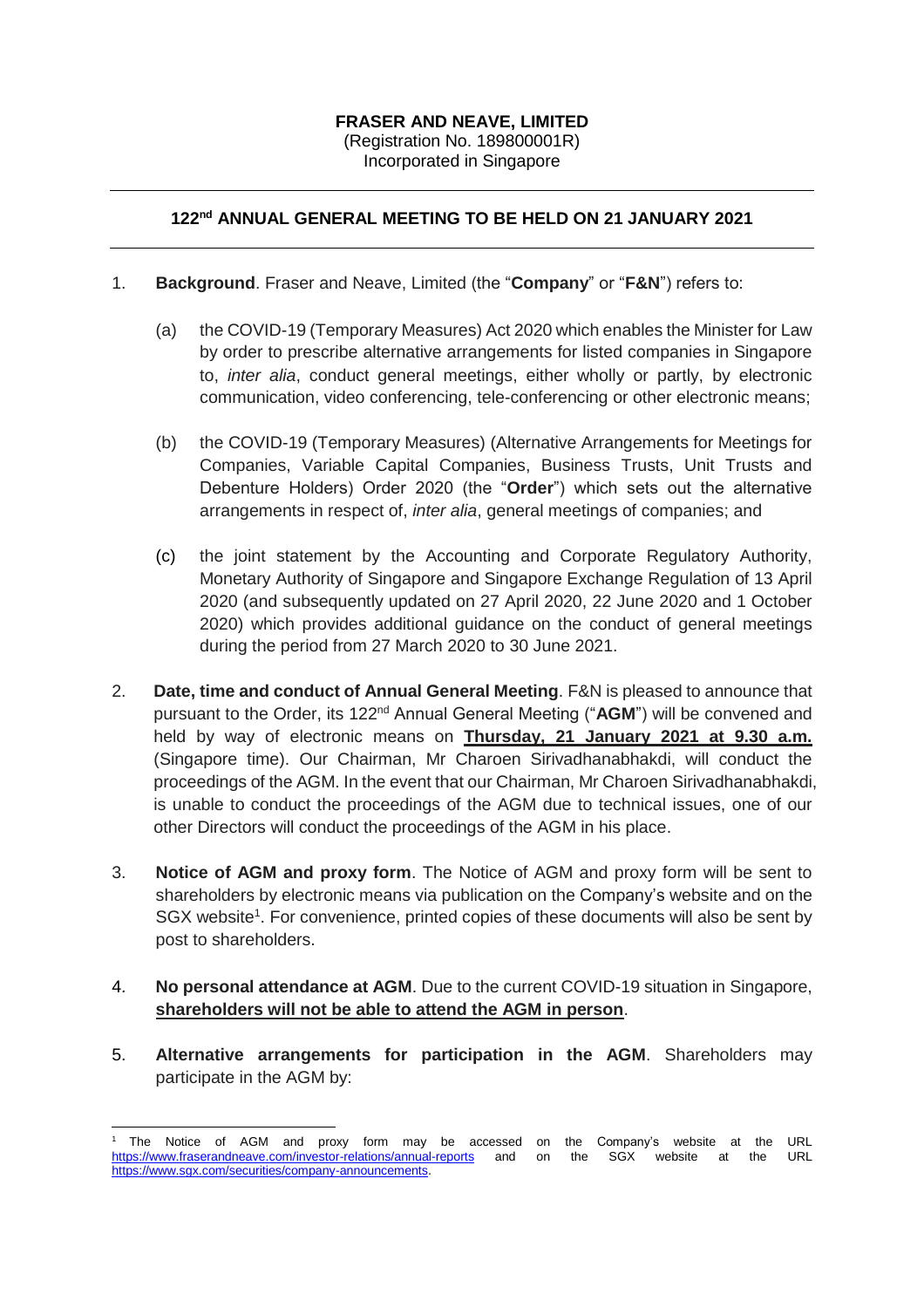- (a) observing and/or listening to the AGM proceedings via live audio-visual webcast or live audio-only stream;
- (b) submitting questions in advance of the AGM; and/or
- (c) appointing the Chairman of the Meeting as proxy to attend, speak and vote on their behalf at the AGM.

Details of the steps for pre-registration, pre-submission of questions and voting at the AGM by shareholders, including CPF and SRS investors, are set out in the Appendix to this announcement. In addition, CPF and SRS investors who wish to appoint the Chairman of the Meeting as proxy should approach their respective CPF Agent Banks or SRS Operators to submit their votes by **5.00 p.m. on 11 January 2021**. There will be no live voting or live Q&A at the AGM.

- 6. **Persons who hold shares through relevant intermediaries**. Persons who hold F&N shares through relevant intermediaries (as defined in section 181 of the Companies Act, Chapter 50), other than CPF and SRS investors, and who wish to participate in the AGM by:
	- (a) observing and/or listening to the AGM proceedings via live audio-visual webcast or live audio-only stream;
	- (b) submitting questions in advance of the AGM; and/or
	- (c) appointing the Chairman of the Meeting as proxy to attend, speak and vote on their behalf at the AGM,

should contact the relevant intermediary through which they hold such shares as soon as possible in order for the necessary arrangements to be made for their participation in the AGM.

- 7. **2020 Annual Report and Letter to Shareholders**. The 2020 Annual Report and the Letter to Shareholders dated 28 December 2020 (in relation to the proposed renewal of the mandate for interested person transactions and the proposed renewal of the share purchase mandate) have been published and may be accessed at the Company's website as follows:
	- (a) the 2020 Annual Report may be accessed at the URL <https://www.fraserandneave.com/investor-relations/annual-reports> by clicking on the hyperlink for "Full Report 2020"; and
	- (b) the Letter to Shareholders dated 28 December 2020 may be accessed at the URL <https://www.fraserandneave.com/investor-relations/annual-reports> by clicking on the hyperlink for "Letter to Shareholders" under "Annual Report 2020".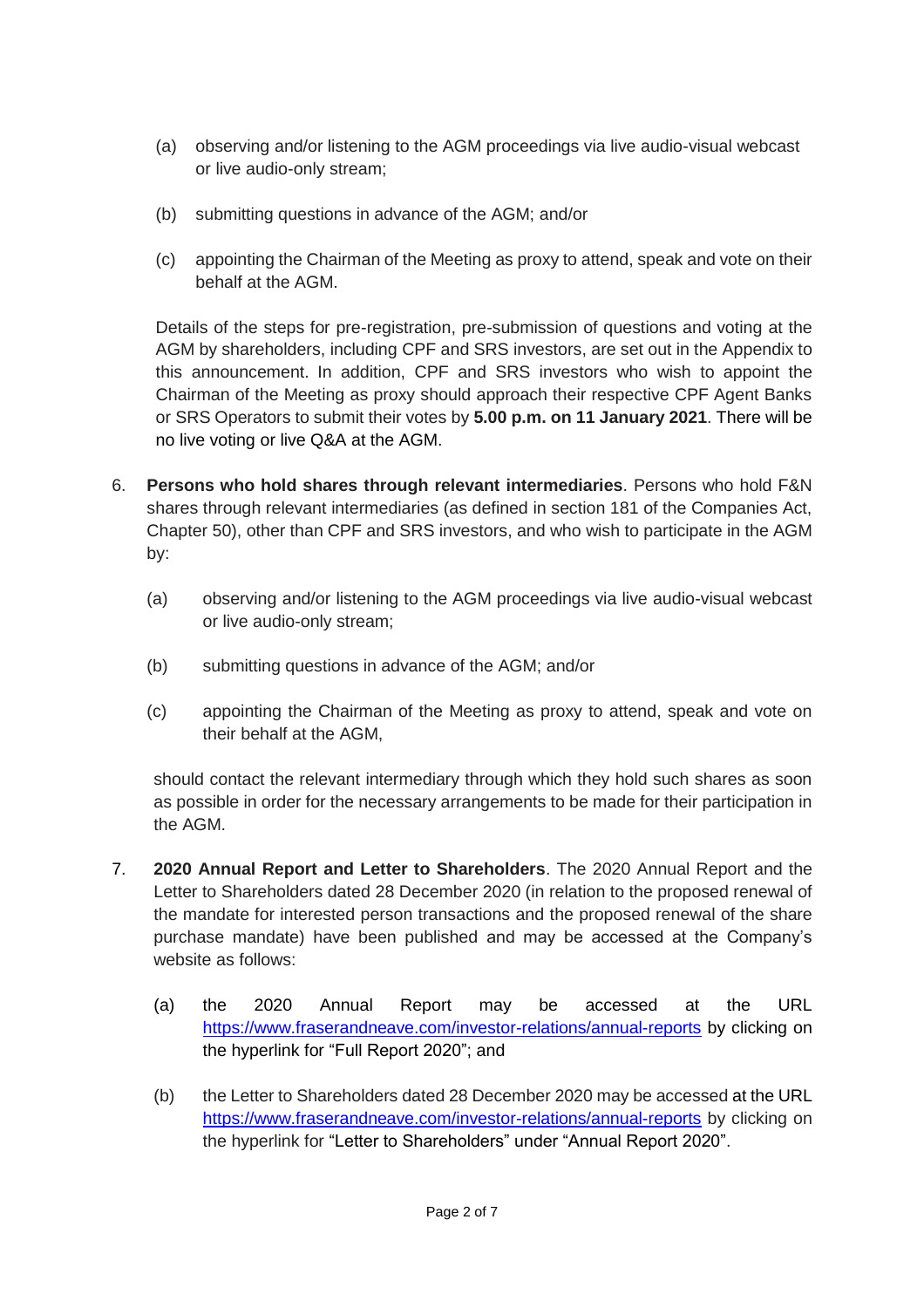The above documents may also be accessed on the SGX website at the URL [https://www.sgx.com/securities/company-announcements.](https://www.sgx.com/securities/company-announcements) Members may request for printed copies of these documents by completing and submitting the Request Form accompanying the printed copies of the Notice of AGM and the proxy form sent by post to members.

- 8. **Record date and payment date for final dividend**. Subject to the approval of shareholders for the final tax exempt dividend at the AGM, the Transfer Books and Register of Members of the Company will be closed on Friday, 29 January 2021 up to (and including) Monday, 1 February 2021 for the preparation of dividend warrants. Duly completed registrable transfers of ordinary shares of the Company received by the Company's Share Registrar, Tricor Barbinder Share Registration Services (A division of Tricor Singapore Pte. Ltd.), at 80 Robinson Road #11-02, Singapore 068898 up to 5.00 p.m. on Thursday, 28 January 2021 will be registered to determine shareholders' entitlements to the proposed final dividend. Shareholders whose Securities Accounts with The Central Depository (Pte) Limited are credited with ordinary shares of the Company at 5.00 p.m. on Thursday, 28 January 2021 will be entitled to the proposed final dividend. Payment of the final dividend, if approved by shareholders at the AGM, will be made on Wednesday, 10 February 2021.
- 9. **Key dates/deadlines**. In summary, the key dates/deadlines which shareholders should take note of are set out in the table below:

| <b>Key dates</b>                                                                   | <b>Actions</b>                                                                                                                                                                                                                                                                                                                                                                                                                                                |
|------------------------------------------------------------------------------------|---------------------------------------------------------------------------------------------------------------------------------------------------------------------------------------------------------------------------------------------------------------------------------------------------------------------------------------------------------------------------------------------------------------------------------------------------------------|
| 28 December 2020<br>(Monday)<br>5.00 p.m. on<br><b>11 January 2021</b><br>(Monday) | Shareholders may begin to pre-register at the pre-<br>registration website which is accessible from the URL<br>https://www.fraserandneave.com/investor-relations/agm-<br>2021 for live audio-visual webcast or live audio-only<br>stream of the AGM proceedings.<br>Deadline for CPF and SRS investors who wish to appoint<br>the Chairman of the Meeting as proxy to approach their<br>respective CPF Agent Banks or SRS Operators to submit<br>their votes. |
| 9.30 a.m. on<br><b>18 January 2021</b><br>(Monday)                                 | Deadline for shareholders to:<br>• submit questions in advance;<br>• pre-register for live audio-visual webcast or live audio-<br>only stream of the AGM proceedings; and<br>• submit instruments appointing the Chairman of the<br>Meeting as proxy.                                                                                                                                                                                                         |
| $9.30 a.m.$ on<br><b>20 January 2021</b><br>(Wednesday)                            | Authenticated shareholders will receive an email which<br>will contain unique user credentials and instructions on<br>how to access the live audio-visual webcast or live audio-<br>only stream of the AGM proceedings (the " <b>Confirmation</b><br>Email").                                                                                                                                                                                                 |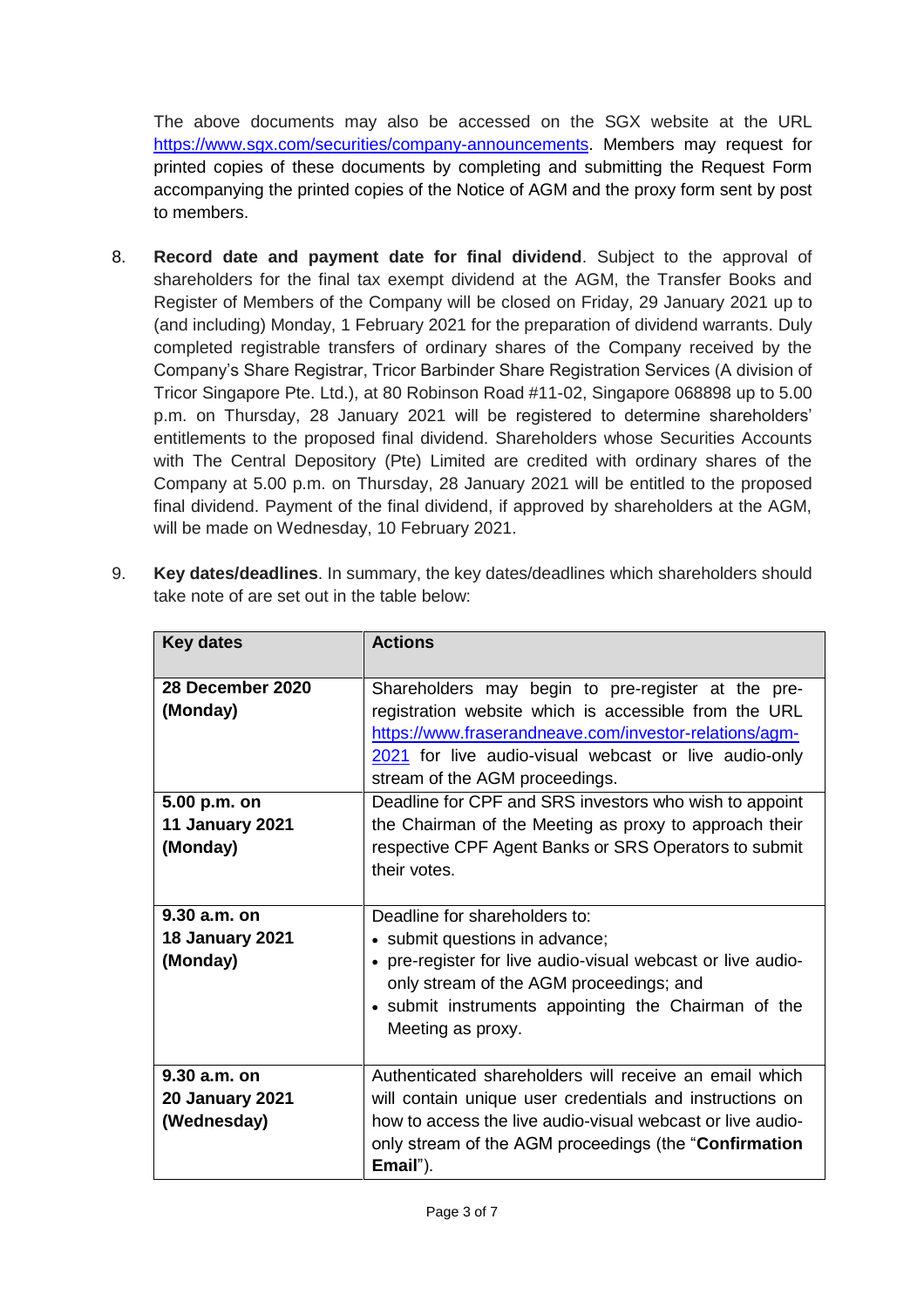|                                                                                  | Shareholders who do not receive the Confirmation Email<br>by 9.30 a.m. on 20 January 2021, but have registered by<br>the 18 January 2021 deadline, should contact our Share<br>Registrar, Tricor Barbinder Share Registration Services<br>(A division of Tricor Singapore Pte. Ltd.), at +65 6236<br>3550<br>6236<br>3555<br>via.<br>email<br>or<br>at<br>$\alpha$<br>sg.is.FNLproxy@sg.tricorglobal.com before 6.00 p.m. on<br>20 January 2021. |
|----------------------------------------------------------------------------------|--------------------------------------------------------------------------------------------------------------------------------------------------------------------------------------------------------------------------------------------------------------------------------------------------------------------------------------------------------------------------------------------------------------------------------------------------|
| Date and time of AGM -<br>$9.30$ a.m. on<br><b>21 January 2021</b><br>(Thursday) | • Click on the link in the Confirmation Email and follow<br>the instructions to access the live audio-visual webcast<br>of the AGM proceedings; or<br>• Call the toll-free telephone number and follow the<br>instructions in the Confirmation Email to access the live<br>audio-only stream of the AGM proceedings.                                                                                                                             |
| 5.00 p.m. on<br><b>28 January 2021</b><br>(Thursday)                             | Record date for determining entitlements to final dividend,<br>subject to shareholders' approval at the AGM.                                                                                                                                                                                                                                                                                                                                     |
| 10 February 2021<br>(Wednesday)                                                  | Payment date for final dividend, subject to shareholders'<br>approval at the AGM.                                                                                                                                                                                                                                                                                                                                                                |

- 10. **Further information**. For more information, please email us a[t ir@fraserandneave.com.](mailto:ir@fraserandneave.com)
- 11. **Important reminder**. **Due to the constantly evolving COVID-19 situation in Singapore, we may be required to change our arrangements for the AGM at short notice. Shareholders should check the Company's website at the URL <https://www.fraserandneave.com/investor-relations/agm-2021> or the SGX website at the URL <https://www.sgx.com/securities/company-announcements> for the latest updates on the status of the AGM.**

F&N would like to thank all shareholders for their patience and co-operation in enabling us to hold our AGM with the optimum safe management measures amidst the current COVID-19 pandemic.

By Order of the Board

Hui Choon Kit Company Secretary

28 December 2020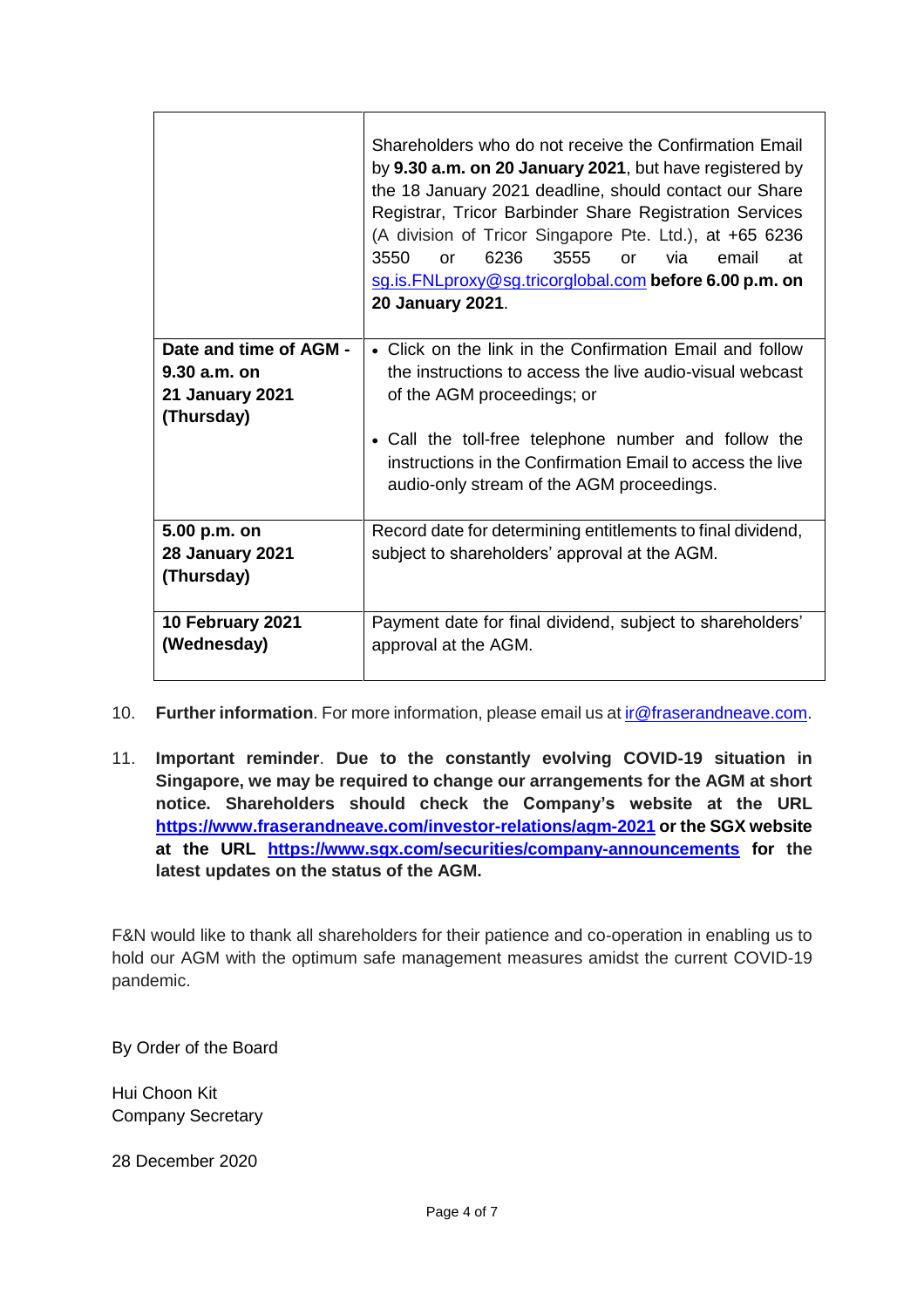## **APPENDIX**

#### **Steps for pre-registration, pre-submission of questions and voting at the AGM**

Shareholders will be able to observe and/or listen to the AGM proceedings through a live audiovisual webcast or live audio-only stream via their phones, tablets or computers, submit questions in advance of the AGM and vote by appointing the Chairman of the Meeting as proxy to attend, speak and vote on their behalf at the AGM.

To do so, they will need to complete the following steps:

| No. | <b>Steps</b>                             | <b>Details</b>                                                                                                                                                                                                                                                                                                                                                                                                       |
|-----|------------------------------------------|----------------------------------------------------------------------------------------------------------------------------------------------------------------------------------------------------------------------------------------------------------------------------------------------------------------------------------------------------------------------------------------------------------------------|
| 1.  | <b>Pre-registration</b>                  | Shareholders, including CPF and SRS investors, can pre-<br>register at the pre-registration website which is accessible<br>from the URL https://www.fraserandneave.com/investor-<br>relations/agm-2021 from 28 December 2020 up to 9.30 a.m.<br>on 18 January 2021 to enable F&N to verify their status as<br>shareholders.                                                                                          |
|     |                                          | Following the verification, authenticated shareholders will<br>receive an email by 9.30 a.m. on 20 January 2021. The email<br>will contain unique user credentials and instructions on how to<br>access the live audio-visual webcast or live audio-only stream of<br>the AGM proceedings.                                                                                                                           |
|     |                                          | Shareholders who do not receive the abovementioned email<br>by 9.30 a.m. on 20 January 2021, but have registered by the<br>18 January 2021 deadline, should contact our Share Registrar,<br>Tricor Barbinder Share Registration Services (A division of<br>Tricor Singapore Pte. Ltd.), at +65 6236 3550 or 6236 3555 or<br>via email at sg.is. FNLproxy@sg.tricorglobal.com before 6.00<br>p.m. on 20 January 2021. |
| 2.  | <b>Submit</b><br>questions in<br>advance | Shareholders will not be able to ask questions during the<br>live audio-visual webcast or live audio-only stream of the<br>AGM proceedings, and therefore it is important for<br>shareholders to pre-register and submit their questions in<br>advance of the AGM.                                                                                                                                                   |
|     |                                          | Submission of questions. Shareholders, including CPF and<br>SRS investors, can submit questions related to the resolutions<br>to be tabled for approval at the AGM to the Chairman of the<br>Meeting, in advance of the AGM, in the following manner:                                                                                                                                                                |
|     |                                          | (a) Via pre-registration website. Shareholders who pre-<br>register to observe and/or listen to the AGM proceedings<br>may submit their questions via the pre-registration website<br>accessible<br>which<br><b>URL</b><br>from<br>the<br>is                                                                                                                                                                         |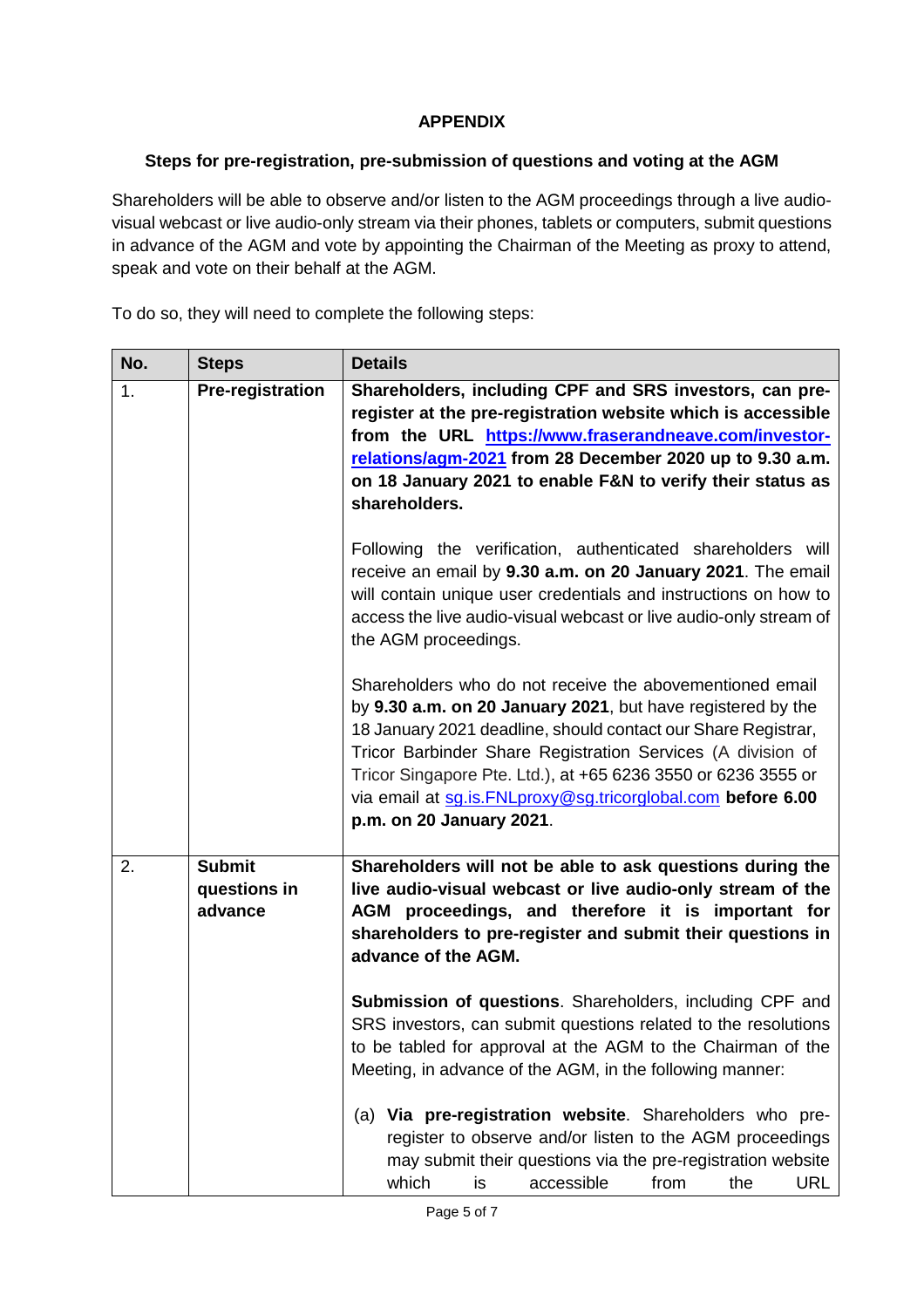|    |                                                                                                                   | https://www.fraserandneave.com/investor-relations/agm-                                                                                                                                                                                                                                                                                                                                                                                                                                                                                                                                                                       |
|----|-------------------------------------------------------------------------------------------------------------------|------------------------------------------------------------------------------------------------------------------------------------------------------------------------------------------------------------------------------------------------------------------------------------------------------------------------------------------------------------------------------------------------------------------------------------------------------------------------------------------------------------------------------------------------------------------------------------------------------------------------------|
|    |                                                                                                                   | 2021.                                                                                                                                                                                                                                                                                                                                                                                                                                                                                                                                                                                                                        |
|    |                                                                                                                   | (b) Via email. Shareholders may submit their questions via<br>email to <i>ir@fraserandneave.com.</i>                                                                                                                                                                                                                                                                                                                                                                                                                                                                                                                         |
|    |                                                                                                                   | (c) By post. Shareholders may submit their questions by post<br>to the Company's Share Registrar, Tricor Barbinder Share<br>Registration Services (A division of Tricor Singapore Pte.<br>Ltd.), at 80 Robinson Road #11-02, Singapore 068898.                                                                                                                                                                                                                                                                                                                                                                               |
|    |                                                                                                                   | When sending in your questions via email or by post, please also<br>provide us with the following details:<br>your full name;<br>your address; and                                                                                                                                                                                                                                                                                                                                                                                                                                                                           |
|    |                                                                                                                   | the manner in which you hold shares in F&N (e.g., via CDP,<br>CPF, SRS and/or scrip).                                                                                                                                                                                                                                                                                                                                                                                                                                                                                                                                        |
|    |                                                                                                                   | <b>Deadline to submit questions.</b> All questions must be<br>submitted by 9.30 a.m. on 18 January 2021.                                                                                                                                                                                                                                                                                                                                                                                                                                                                                                                     |
|    |                                                                                                                   | Addressing questions. We will endeavour to address all<br>substantial<br>relevant<br>questions<br>and<br>received<br>from<br>shareholders prior to the AGM by publishing our responses<br>to such questions on our corporate website at the URL<br>https://www.fraserandneave.com/investor-relations/agm-<br>2021 and on SGXNet prior to the AGM. If we are unable to<br>do so, we will address those substantial and relevant<br>questions which have not already been addressed prior to<br>the AGM, during the AGM itself through the live audio-<br>visual webcast and live audio-only stream of the AGM<br>proceedings. |
|    |                                                                                                                   | <b>Minutes of AGM.</b> We will publish the minutes of the AGM on the<br>Company's website and on SGXNet, and the minutes will<br>include the responses to substantial and relevant questions from<br>shareholders which are addressed during the AGM.                                                                                                                                                                                                                                                                                                                                                                        |
| 3. | <b>Submit</b><br><b>instruments</b><br>appointing<br><b>Chairman of the</b><br><b>Meeting as proxy</b><br>to vote | Shareholders will not be able to vote during the live audio-<br>visual webcast or live audio-only stream of the AGM<br>proceedings.<br><b>Shareholders</b><br>individual<br>(whether<br>or<br>corporate) who pre-register to observe and/or listen to the<br>AGM proceedings and wish to vote on the resolutions to be<br>tabled at the AGM must appoint the Chairman of the<br>Meeting as their proxy to attend, speak and vote on their<br>behalf at the AGM, in accordance with the instructions on<br>the instrument appointing a proxy.                                                                                 |